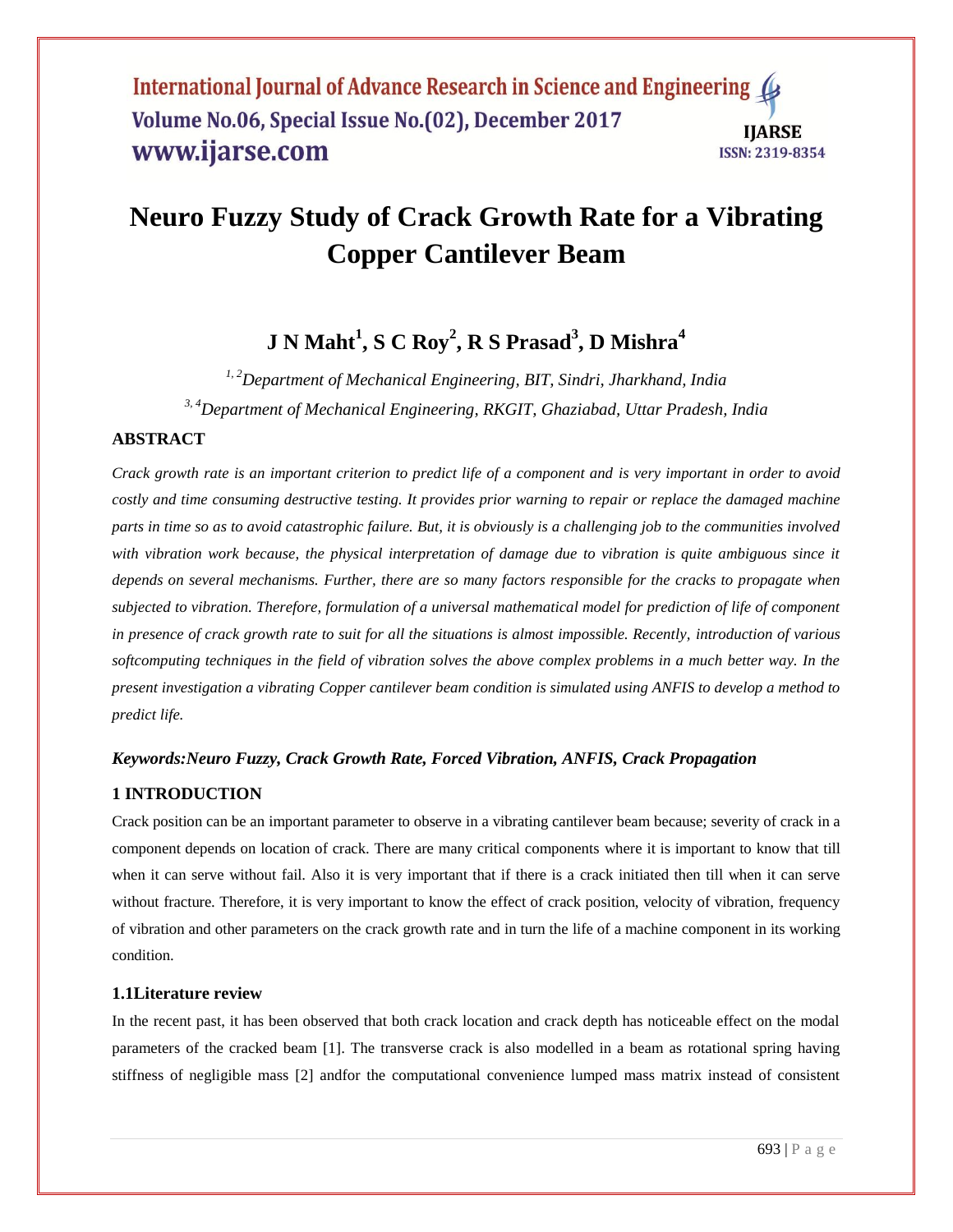mass matrix is preferred. The effect of vibration is evident in the work of researchers for the applications of Wavelet Transformation to detect crack-like damage in structures [\[3\]](#page-5-2)[\[4\]](#page-5-3).

Many methods involving algorithm- based programs such as Artificial Neural Network (ANN), Fuzzy-Logic, Adaptive Neuro-Fuzzy Inference System (ANFIS) Genetic Algorithm (GA) have been used in the fatigue crack growth estimation. ANFIS is the combination of ANN and Fuzzy Inference System (FIS) models. Each of the two models has their respective merits and demerits. However, ANFIS as an intermediate between the two, possess the merits of both the two models with none of their demerits [\[5\]](#page-5-4). Jarrah, Al-Assaf, and El Kadi[\[6\]](#page-5-5) have used ANFIS for fatigue life detection in glassfiber/epoxy, their results show a good agreement with limited data set. Vassilopoulos and Bedi [\[7\]](#page-6-0) in their work have been successfully applied multidirectional composite laminates while modelling fatigue life using ANFIS. Moreover, Nanda et.al [\[8\]](#page-6-1) has used ANFIS for detecting cracks, their locations and sizes due to transverse loading. Mohanty andVerma[\[9\]](#page-6-2)[\[10\]](#page-6-3) have applied ANFIS in case of mixed- mode overloads model-I to predict fatiguelife, using 7020T7 and 2024T3 Aluminium alloys. Crack propagation simulated with previously obtained experimental data may be more preferable in that under this situation, the fatigue tests are inexpensive, fast and non-complex in nature. It has proven to be a powerful and versatile soft-computing method which is quite efficient in modelling complicated linear and nonlinear relationships based on of experimental data in a number of engineering fields [\[11\]](#page-6-4).

Chandrasekhar et al [\[12\]](#page-6-5) has expounded a fuzzy logic system with a new sliding window defuzzifier for detection of crack signatories. They evaluated the relation between changes in frequency with change in material properties which helped them for developing a robust fuzzy model for detection of crack parameters. Studies, presented by Panigrahi et al [\[13\]](#page-6-6) studied verifying microscopic fatigue crack in a uniform strength beam using Residual Force Method & Genetic Algorithm. A new formulation presented by Nanda et.al [\[14\]](#page-6-7) for damage detection of a fixed shaft using MANFIS-GA hybrid controller.

#### **II EXPERIMENTAL WORK**

Experimental work specimens were prepared and crack was artificially generated on each specimen. Cracks with cross section 2mmx2mm, across the width of specimen were ground using horizontal grinding machine on a 500 mm long rectangular bar of cross section 50mmx 12mm as shown in Fig.1. Location of artificially generated cracks on the specimenwas 155mm from free end. A setup was fabricated and installed, to mount machined and heattreated specimen. Specimen was processed through heat treatment process using automatic muffle furnace to ensure material properties to be isentropic. Fig.2 represents the block diagram of the experimental setup. Specimen positioned as a cantilever beam over a base made of bricks and cement. A vibration generating device (RMS Electro-magnetic vibration generators) was positioned below the beam to generate different frequency. Accelerometer (Triaxial accelerometer) was placed over the beam to observe the experimental values using vibration meter (Bruel&Kjaer 2511 Vibration Meter). Experiments were conducted to know crack growth rate(G) in micrometre/hrfor specimen with fixing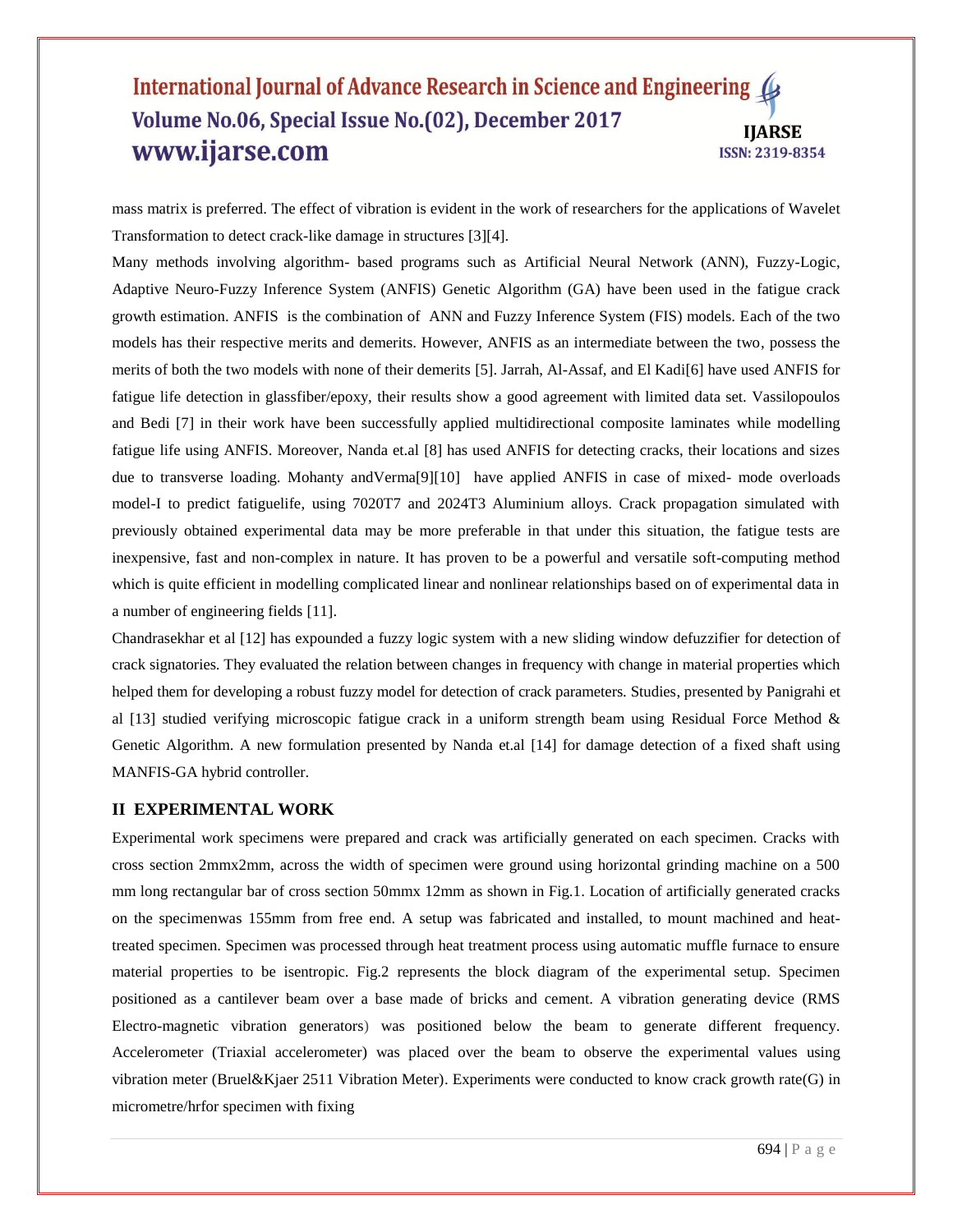











length value of 400mm andposition of crack from free end at 155mm at different forcing frequency of vibration (F), velocity of vibration (V) and distance of accelerometer from free end (D). Total duration of observation was 150 hrs (approximately) and readings were taken every 2 hrs (approximately). The experimental results were plotted (using Microsoft excel) and are shown in the Fig.3 and Fig.4.

Further ANFIS was used to train and generate system model so that wider range of data can be generated and experimental work can be substituted.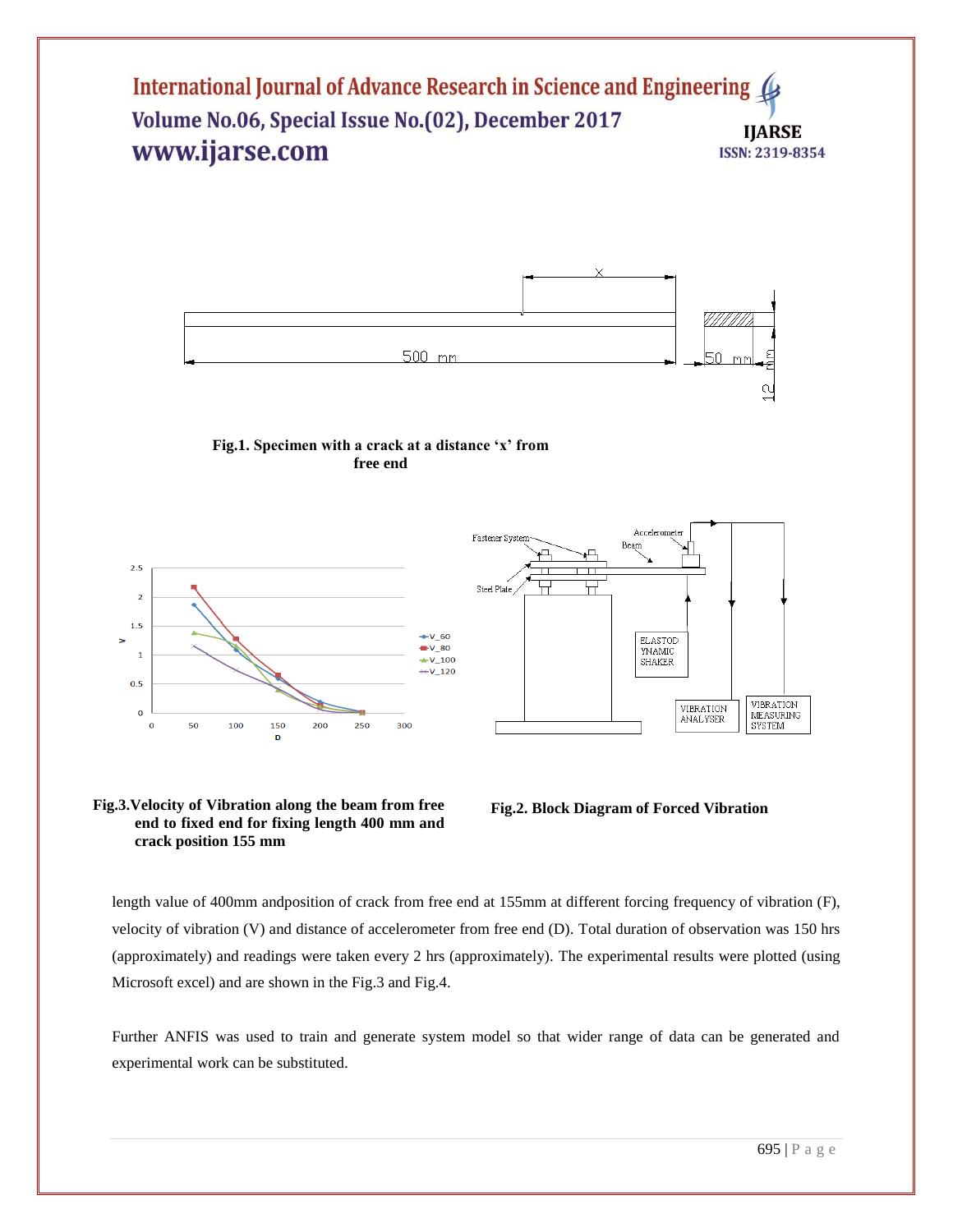#### **III CRACK GROWTH RATE PREDICTION USING ANFIS**

ANFIS (Adaptive Neuro Fuzzy Interface System) is an integrated system of Artificial Neural Network (ANN) and Fuzzy Inference System and it utilizes the advantages of both. The technique provide a method for the fuzzy modelling procedure to learn information about data set, in order to compute the membership function parameters that best allow the associated fuzzy inference system to track the given input-output data. ANFIS constructs an input-output mapping based on both human knowledge (in the form of fuzzy if-then rules) and simulated input output data pairs.

It serves as a basis for building the set of fuzzy if-then rules with appropriate membership functions to generate the input output pairs. The parameters associated with the membership functions are open to change through the learning process. The computation of these parameters (or their adjustment) is facilitated by a gradient vector, which provides a measure of how well the ANFIS is modelling the input output data for a given parameter set. Once the gradient vector is obtained, back-propagation or hybrid learning algorithm can be applied in order to adjust the parameters. Here, system has been trained using experimental data and further verification was done by comparing actual experimental results with the results obtained from the model.

In this work, forcing frequency (*F*), position of accelerometer from free end (*D*), velocity of vibration (V), position of crack (B), fixing length have been selected as input variables whereas, crack growth rate (G) has been taken as output variable. A set of linguistic rules formulated in the '*if-then*' form has been derived from expert observation and experimentation.

The ANFIS model has been built and trained based on the experimental data. The experimental data-base consists of the values of the input and out variables as described above. Details of which are shown in the Fig.5. The model has been applied to simulate the crack growth rate of an unknown input/output data set.

The performance of ANFIS model as compared with actual experimental data are shown in Fig.6(a) to Fig.6(c). It clearly shows that ANFIS models result are in good agreement with the experimental data over entire range.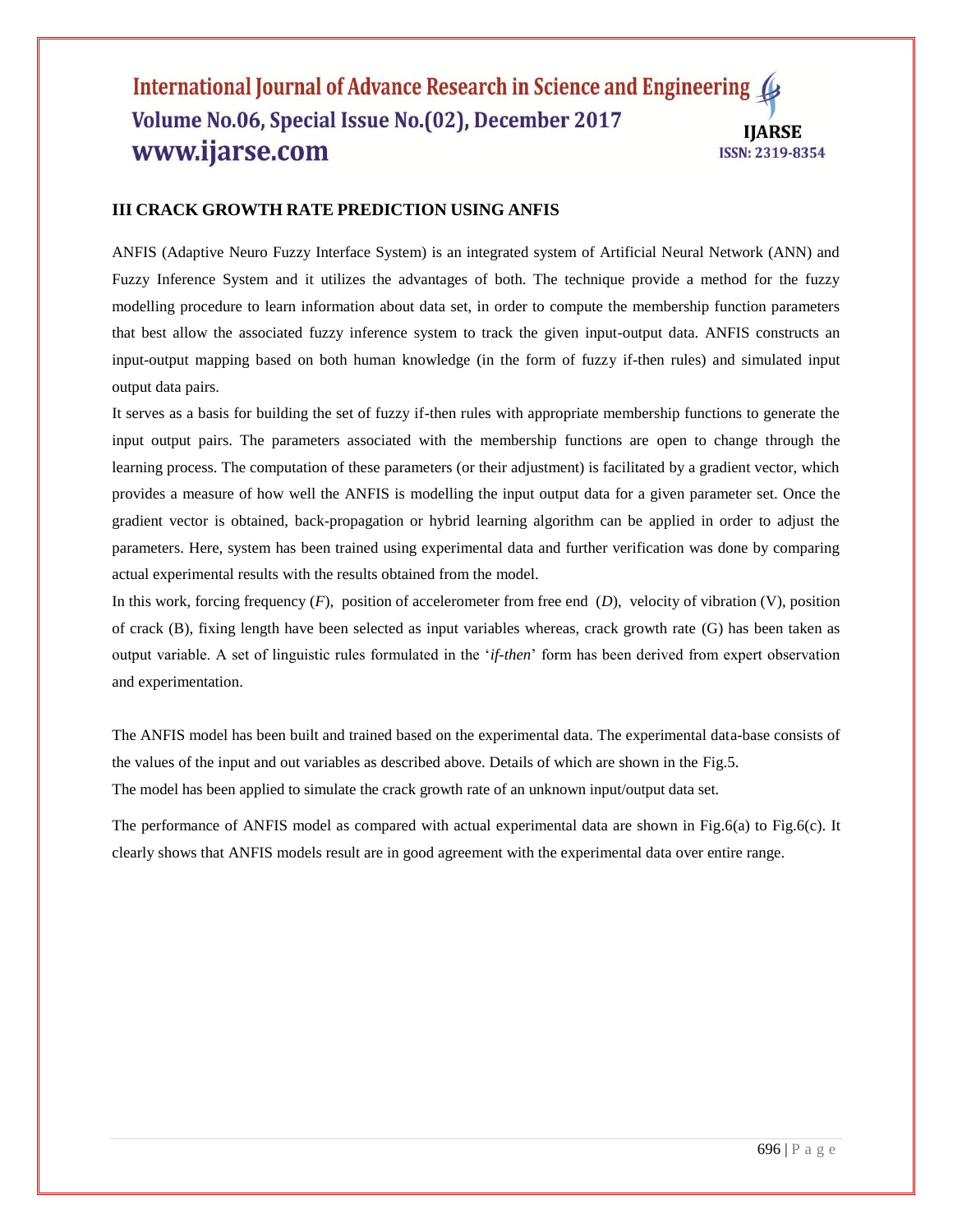

**Fig.4. Crack Growth Rate along the beam from free end to fixed end for fixing length 400 mm and crack position 155 mm**

**Fig.5. Structure of ANFIS Model**



**Fig.6(a). Plot using ANFIS Model for Bvs Crack Growth Rate**



**Fig.6(c). Plot using ANFIS Model for Forcing Frequency of Vibrationvs Crack Growth Rate**

**Fig.6(b). Plot using ANFIS Model for Position of Crack from Free End vs Crack Growth Rate**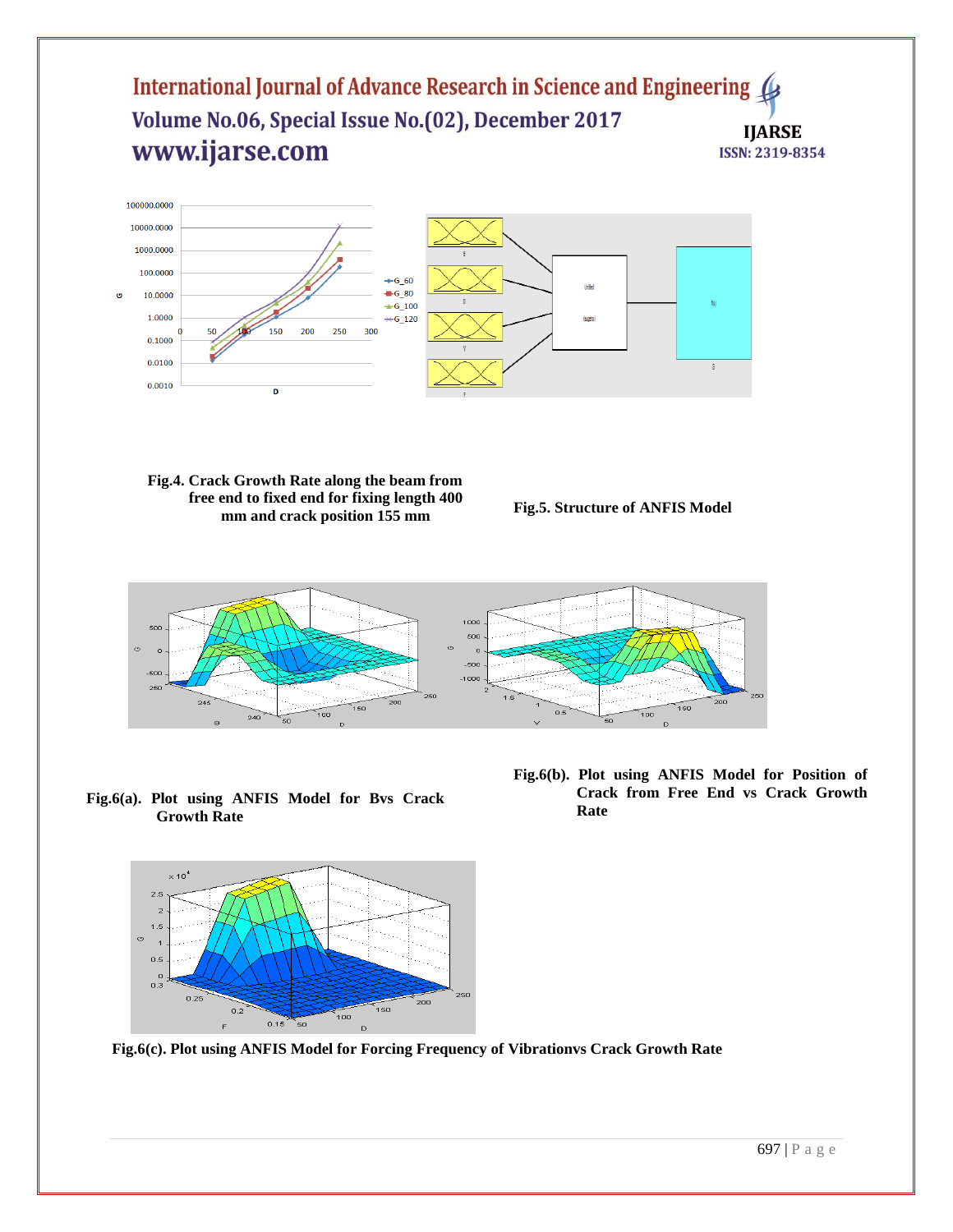#### **IV RESULT& DISCUSSION**

Fig.3 and Fig.4 shows velocity of vibration and the crack growth rate for specimen with fixing length 400 mm and crack position 155 mm. It can be observed that crack growth rate increases from free end towards fixed end also it can be observed that crack growth rate increases with increase in the value of frequency of vibration. Change in the value of crack growth rate at any frequency is due to superimposition of frequency of vibration. Here in Fig.4 it can be observed that, at frequency of 80 Hz the value of G has a higher value than at 100 Hz.

In the present work, we have applied ANFIS to predict various Crack Growth Rate and effect of different parameters under the given loading condition. The performance of the proposed model was compared with the results of experimental data obtained for copper. It was observed that its prediction accuracy was quite close to the actual values of experimental values.

#### **V. CONCLUSION**

From plotted graphs it can be concluded that crack growth rate increases as frequency of vibration increases. It can also be observed that the value of forcing frequency of vibration and fixing length affects crack growth rate significantly. Further an ANFIS model was developed to predict the crack growth rate and the results were compared with actual experimental values. It was found that the ANFIS model results are in good agreement with the experimental data over entire range. As a future work, the above method can be successfully applied to determine the specific growth rate of the non-linear model which in turn may predict the life of vibrating component.

#### **REFERENCES**

- <span id="page-5-0"></span>[1] Batabyal AK, Sankar P, and Paul TK, "Crack Detection in Cantilever Beam using Vibration Response," *Vibration Problems ICOVP-2007, Springer*, Netherlands, pp. 27-33, 2008.
- <span id="page-5-1"></span>[2] Chinchalkar S, "Determination of Crack Location in Beams using Natural Frequencies," *Journal of Sound and Vibration*, vol. 247(3), pp. 417-429, 2001.
- <span id="page-5-2"></span>[3] Ovanesova AV and Suarez LE, "Applications of Wavelet Transforms to Damage Detection in Frame Structure," *Engineering Structure*, vol. 26, pp. 39-49, 2004.
- <span id="page-5-3"></span>[4] Hansang K and Hani M, "Damage Detection of Structures by Wavelet Analysis," *Engineering Structure*, vol. 26, pp. 347-362, 2004.
- <span id="page-5-4"></span>[5] AbdulRazzaq M et al., "Fatigue Life Modelling Under Constant Amplitude Loading Using Adaptive Neuro - Fuzzy (ANFIS) Application," *Australian Journal of Basic and Applied Sciences*, vol. 5(8), pp. 1204-2011, 2011.
- <span id="page-5-5"></span>[6] Jarrah MA, Al-Assaf Y and Kadi HEl, "Neuro-fuzzy modeling of fatigue life prediction of unidirectional glass